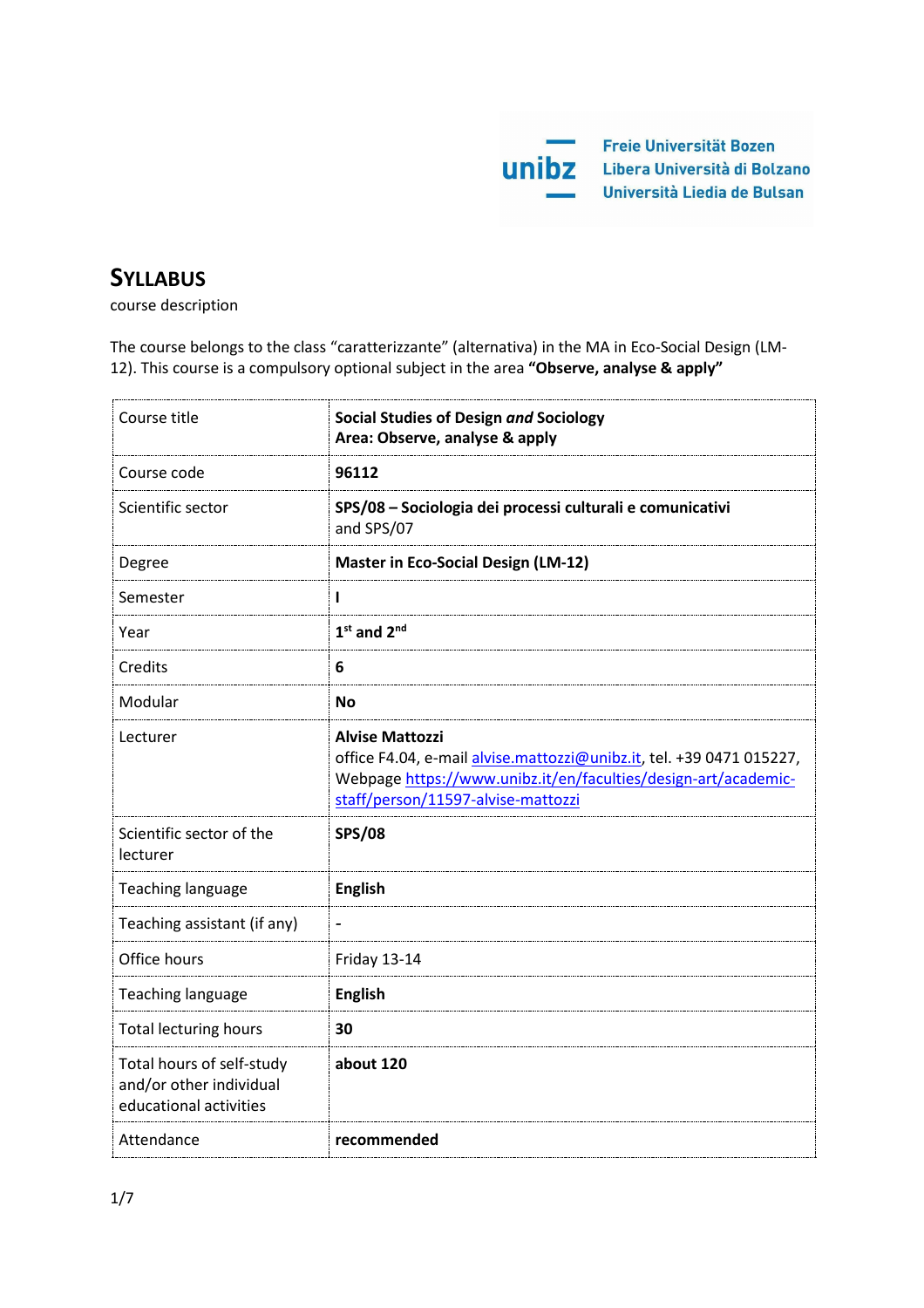

| <b>Prerequisites</b> |                                              |
|----------------------|----------------------------------------------|
| Course page          | https://ole.unibz.it/course/view.php?id=4199 |

# **Course description**

The course intends to introduce the students to the various relations existing between social sciences and design. On the one hand, the course will provide students with knowledge about how social sciences have been tackling and are tackling design intended as a variegated set of practices and as artifacts. On the other hand, however, the course also intends to introduce the students to the ways design has been tackling, is tackling and is challenging social sciences. Both directions of the relations between social sciences and design (social sciences  $\rightarrow$  design and design  $\rightarrow$  social sciences) will provide hints, cases and examples related to the issue of care and will be always referred to the work students of the first semester will do in the Don Bosco quarter.

The course will start by questioning the notion of "the social" as it has been traditionally used within social sciences and within design, especially within social design literature. Such questioning will allow the class to see how the notion of the social needs to be rearticulated in order to provide the ground for a productive interaction between social sciences and design.

The rest of the course will address issues such as:

- how designing can be seen as practice;
- conflict and controversies and their mapping, which will allow the students to see how social sciences and design can collaborate;
- the integration of social sciences within design research;
- how design and social sciences can address practice or behaviour change;
- how social sciences can provide notions, categories and models to describe-analyze the social role of artifacts

By addressing these issues the course will introduce sociological notions and categories - action, actor, network, structure/agency, micro/macro, social capital, practice, behaviour, lifestyle, *script*, domestication - as well as research methods, techniques and tools.

# **Educational objectives**

## **Students will be able to:**

- collaborate with other designers and experts in order to develop and implement an integrated project;
- take into account the social relevance of their interventions occurring within the tension between global and local dimensions;
- take into account the social aspects that characterize a territory, a community and a group of people;
- integrate social aspects in project design while considering the tension, which occurs between the local and the global dimensions;
- develop an individual way of thinking, leading to critical judgements and self-assessments;
- communicate, multilingually in a convincing way, through a variety of modalities (written, oral, visual);
- talk to experts about the project;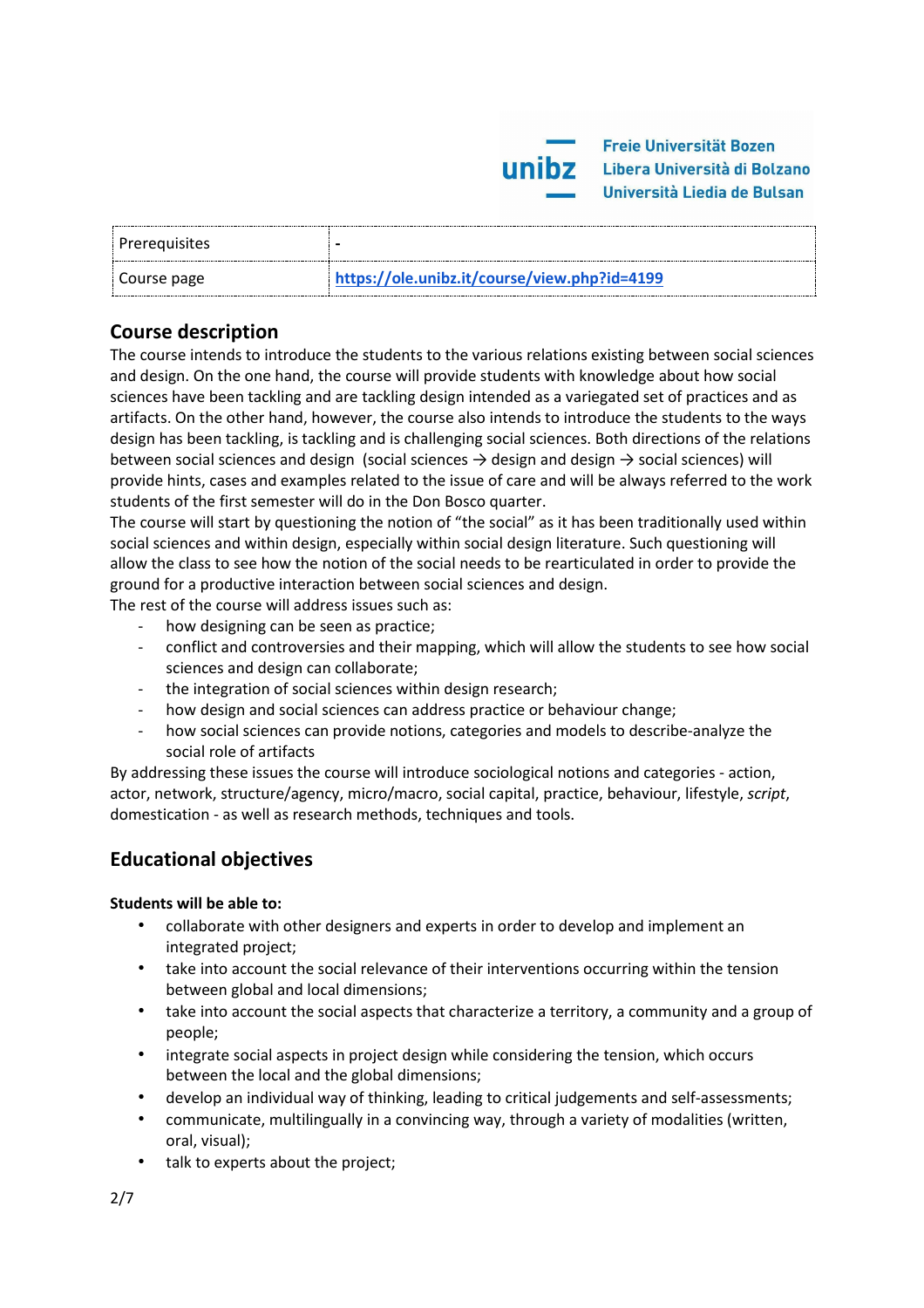

- read experts' articles, studies and reports related to one's own project issues and integrate those analyses with one's own project design;
- organize a research project while identifying relevant studies and researches, experts to collaborate with, methods and instruments to adopt;
- outline the cultural and social territorial framework where the students will intervene;
- set up a field work or an inquiry in order to define the socioeconomic framework, by exchanging ideas with researchers and experts' students will collaborate with;
- understand specialist literature so as to integrate it within their own research project;

#### **Knowledge will be acquired in the following fields:**

• the relations between social sciences and design and the main methods, technique and tools through which such relation can be carried out, developed and transformed.

#### **List of topics covered**

- Action
- Actor
- Agency
- Artifacts
- **Behaviour**
- Care
- Description
- **Domestication**
- Lifestyle
- **Network**
- Micro/Macro
- Practice
- **Script**
- Social Capital
- Structure

#### **Teaching format**

Most of the classes will consist in frontal lectures and discussions. In few cases, the discussion will be based on class exercises, most of the times on home assignments, usually readings. Some classes will consist in class exercises.

Home assignments are related to the reading and comparison of articles.

Some classes will be tackled through an interdisciplinary co-presence with other teachers.

#### **Learning outcomes**

#### *Knowledge and understanding*

Students will learn how social sciences and design can productively dialogue.

At the end of the course student should be able to understand their interventions in relation to the broader coordinates of the social sciences' debates and to position their intervention in relation to such debates, also in order to choose the most appropriate research methods and collaborators.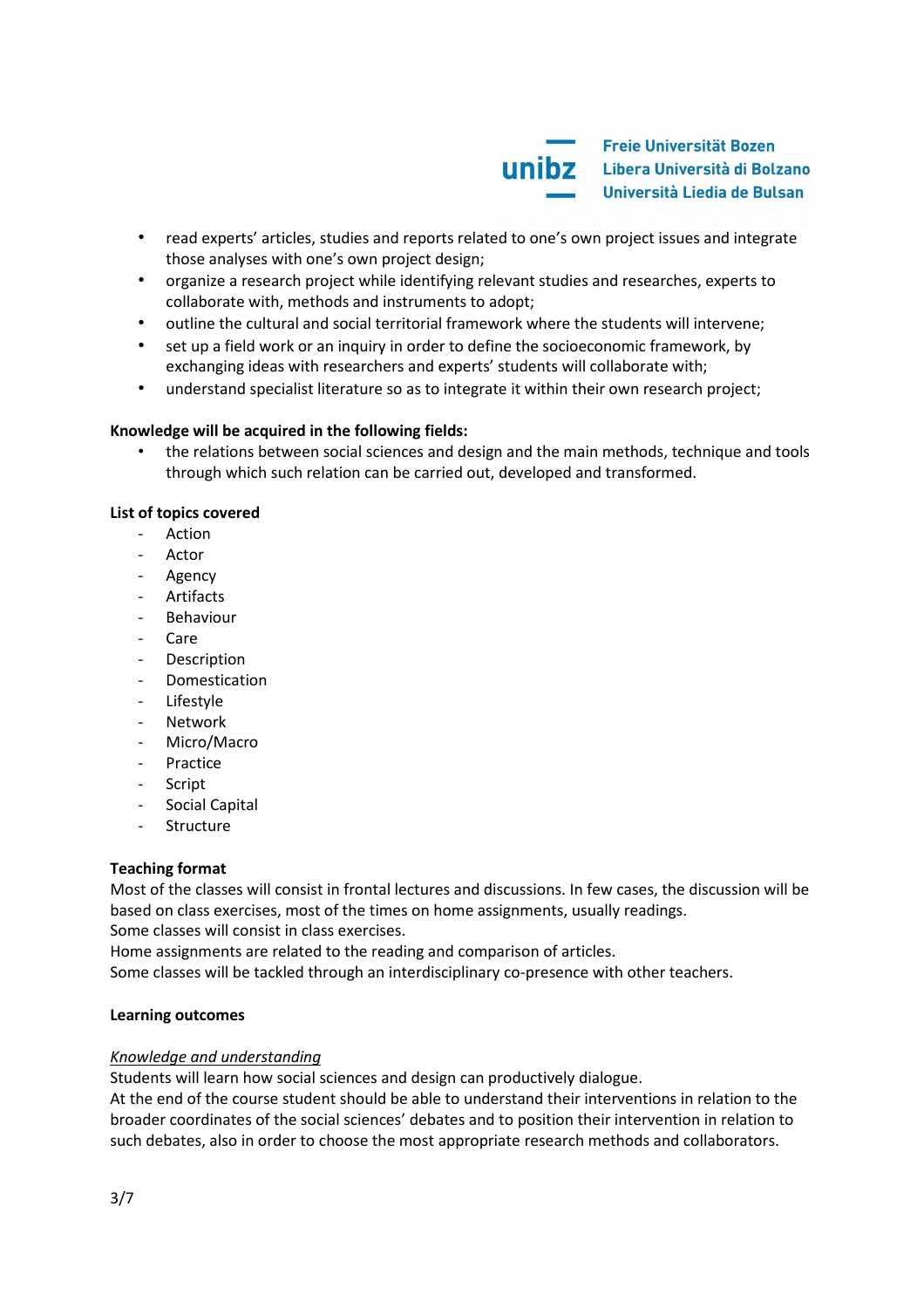**Freie Universität Bozen Unibz** Libera Università di Bolzano Università Liedia de Bulsan

# *Applying knowledge and understanding*

At the end of the course students should be able to find, understand and integrate social research into their design projects, as ground for their project's choices and features.

At the end of the course students should be able to dialogue with social scientists in order to discuss about the sociological aspects of their projects.

At the end of the project students should be able to discuss about and choose the appropriate method to gather data about their design projects.

## *Making judgments*

At the end of the course students should be able to assess the relevance and value of a social sciences and their methods for design and vice-versa.

## *Communication skills*

At the end of the course students should be able to communicate with social scientists about their design projects.

## *Learning skills*

At the end of the course students should be able to get deeper into the social sciences' debates and to learn about specific social researches related to the specificities of their design projects.

## **Assessment**

## Written and oral.

Students will be assessed considering:

- the results of the home assignments assigned during the course
- the result at the final exam of the oral discussion about the relation between what done in the sociology course and what has been designed for the semester project course
- participation in class activities
- the ability to integrate course topics and issues into the final presentation of the design project

## **Assessment language:** English

## **Evaluation criteria and criteria for awarding marks**

- home assignment will contribute to the composition of the final mark for a 70% (21/30)
- the discussion at the final exam will contribute for another 25% of the final mark (7.5/30)
- the last 5% (1.5/30) will be determined by participation in class activities or on the OLE platform and in the way they are able to integrate sociological issue at the project exam
- in order to be able to take the final exam students need to have a sufficient average (at least 11 points out of 21) in the home assignments.

Evaluation criteria change for every assignment but tend to always consider the ability to compare essays among them or with empirical findings and/or observations. More in general evaluation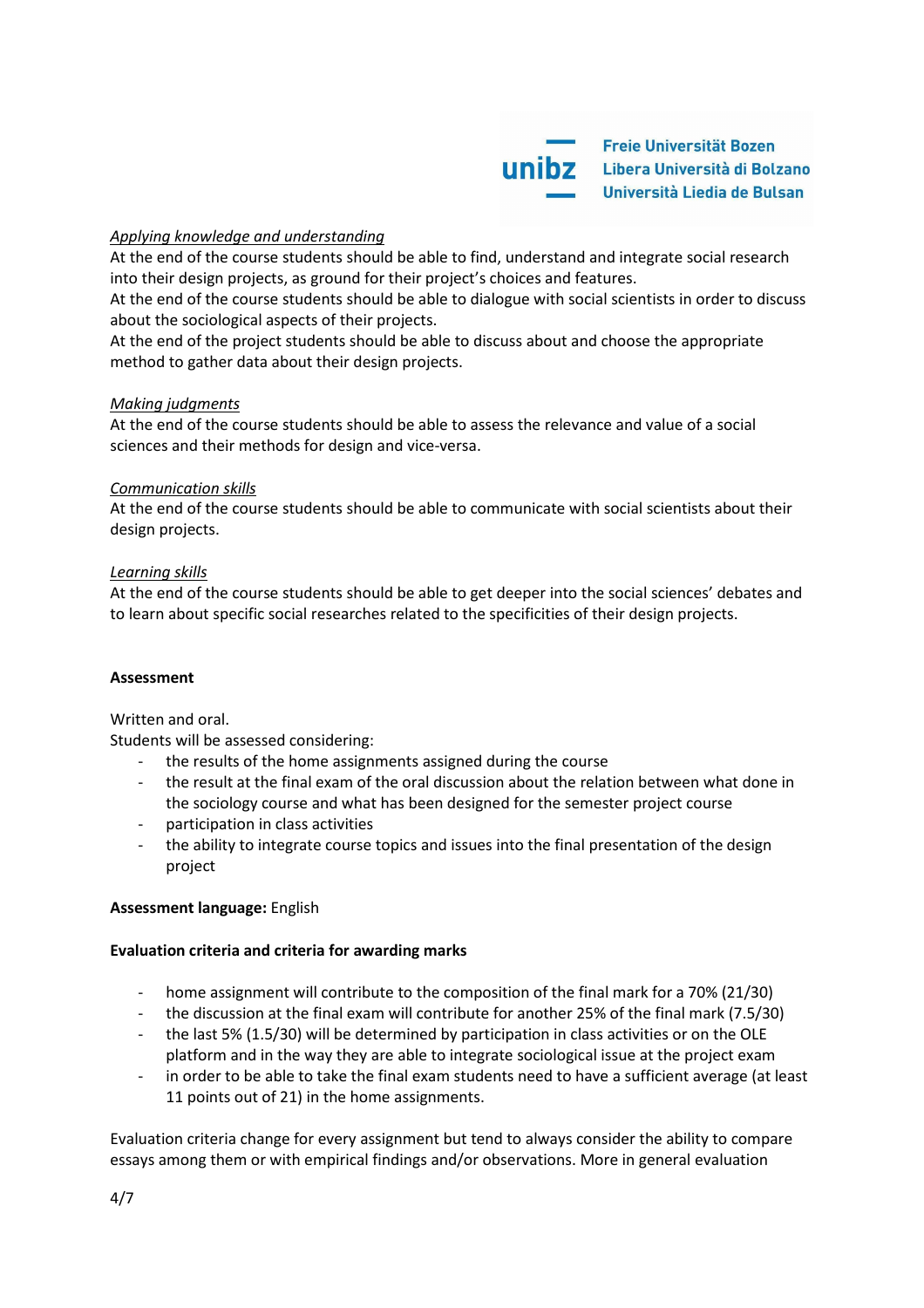

criteria consider not only the way in which the assignment brief has been fulfilled, but also the capacity to take into account other parts of the course and to make connections among them, as well as with possible personal experiences as design student.

## **Required readings**

Required readings will be communicated the first day of class and will be available on OLE and in the Reserve Collection on Line and in the Library.

# **Supplementary readings**

General reference for concept and categories:

- ➢ A. Giddens, P. W. Sutton, *Essential Concepts in Sociology*, Wiley-Blackwell, 2014.
- ➢ A. Abbott, "Basic Debates" in A. Abbot, *Methods of Discovery*. *Heuristics for the Social Sciences*, Norton, 2004, pp. 43-53.

Readings related to the framing of the debate around the notion of "the social":

- ➢ B. Latour, "On Interobjectivity", in *Mind, Culture, and Activity*, 3/4, 1996, pp. 228–245
- ➢ B. Latour, *Reassembling the Social: An Introduction to Actor-Network-Theory*, Oxford University Press, 2005.
- ➢ O. Pyythinen, *More-than-Human Sociology. A New Sociological Imagination*. Palgrave-Macmillan, 2016.
- ➢ A. Tsing, *The Mushroom at the end of the world. On the Possibility of Life in Capitalist Ruins*. Princeton University Press, 2017.
- ➢ J. Urry, *Sociology Beyond Societies: Mobilities for the Twenty-First Century.* Routledge, 2000.

Readings related to the relation between social sciences and design:

- ➢ A. Crabtree, M. Rouncefield and P. Tolmie, *Doing Design Ethnography*, Springer, 2012
- ➢ I. Farías and A. Wilkie, A. (eds.), *Studio Studies: Operations, Topologies & Displacements*. Routledge, 2015.
- ➢ J. Ingram, E. Shove, and M. Watson, "Products and Practices: Selected Concepts from Science and Technology Studies and from Social Theories of Consumption and Practice". *Design Issues*, 23(2), 2007, pp. 3–16.
- $\triangleright$  B. Latour, "A Cautious Promethea? A Few Steps toward a Philosophy of Design", Keynote lecture for the *Networks of Design*, meeting of the Design History Society, 2008.
- ➢ B. Latour and A. Yaneva, "Give Me a Gun and I Will Make All Buildings Move : An ANT's View of Architecture", in R. Geiser (eds.), *Explorations in Architecture: Teaching, Design, Research*, Birkhaeuser, pp. 80-89.
- $\triangleright$  A. Mattozzi, "Teaching Everything in Relationship: Integrating Social Sciences and Design in Teaching and Professional Practice", in *Diseña*, 12 (2018), pp. 104-125.
- ➢ N. Nova, *Beyond Design Ethnography: How Designers Practice Ethnographic Research*. SHS Publishing, 2014.
- ➢ S. Pink et al., *Making Homes: Ethnography and Design*, Bloomsbury, 2017.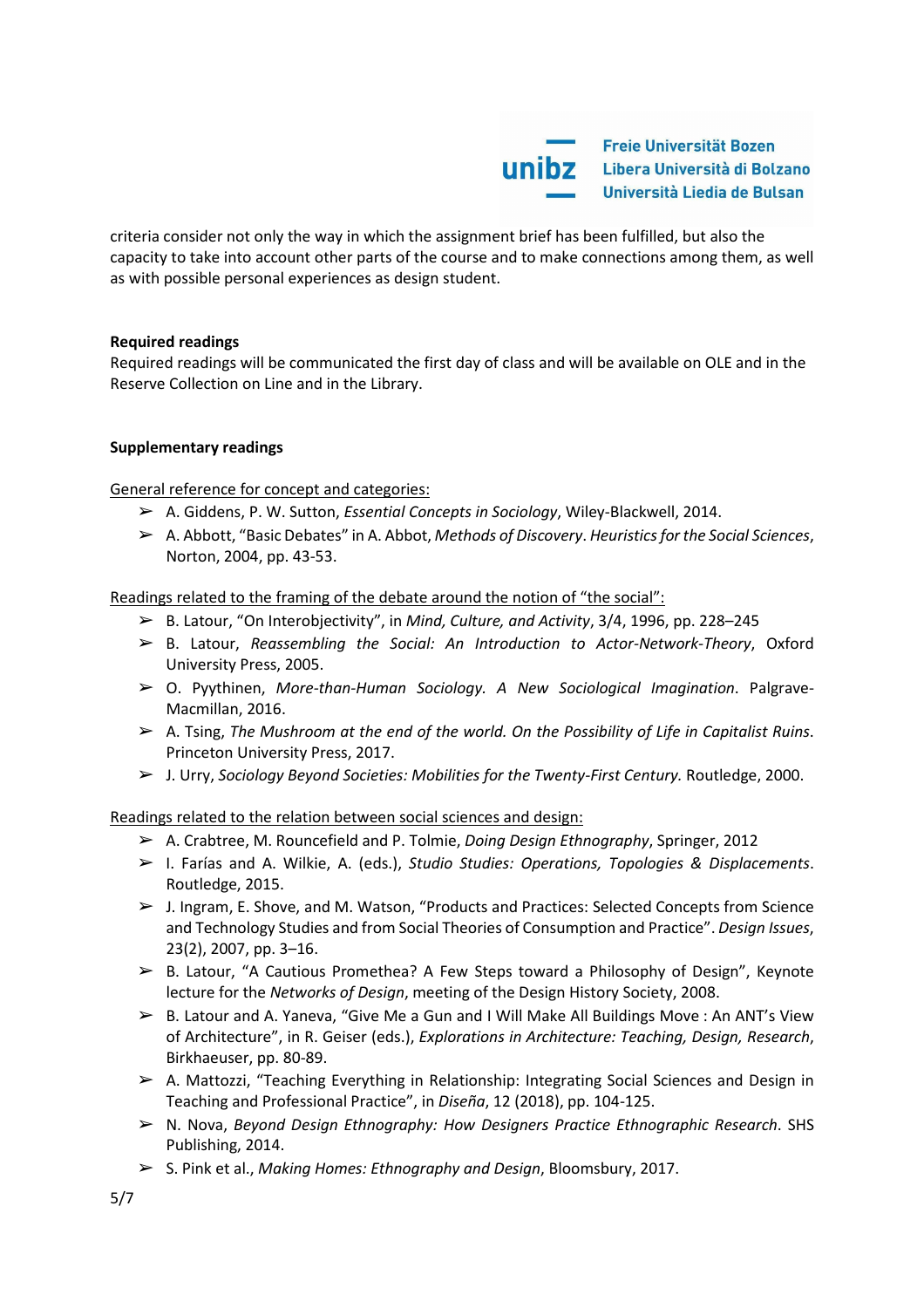**Freie Universität Bozen UNIDZ** Libera Università di Bolzano Università Liedia de Bulsan

- ➢ POPD Collective, *POPD Manifesto*, leaflet, 2006.
- ➢ E. Resnick, *The Social Design Reader*, Bloomsbury, 2019.
- ➢ E. Shove, *Towards Practice Oriented Product Design*, presentation, 2006.
- ➢ E. Shove et al., *The Design of Everyday Life*, Berg, 2007.
- ➢ R. Silverstone and L. Haddon, "Design and the domestication of information and communication technologies: technical change and everyday life", in R. Mansell and R. Silverstone (Eds.), *Communication by Design: The Politics of Information and Communication Technologies*, Oxford University Press, 1996, pp. 44–74.
- ➢ A. Yaneva, *Five Ways to Make Architecture Political. An Introduction to the Politics of Design Practice*, Bloomsbury, 2017.

Readings related to the sociological debate around the sociality of artifacts:

- ➢ M. Akrich, "The de-scription of technical objects". In W. E. Bijker & J. Law (Eds.), *Shaping Technology/Building Society: Studies in Sociotechnical Change*, MIT Press, 1992, pp. 205–224.
- $\triangleright$  B. Latour, "Where are the Missing Masses? The sociology of a few mundane artifacts". In W. E. Bijker and J. Law (Eds.), *Shaping Technology/Building Society: Studies in Sociotechnical Change*, MIT Press, 1992, pp. 225–258.
- $\triangleright$  A. Mattozzi, and T. Piccioni, "A Depasteurization of Italy? Mediations of Consumption and the Enrollment of Consumers within the Raw-Milk Network", *Sociologica*, 3/2012.
- ➢ W. J. Orlikowski. "Using Technology and Constituting Structures: A Practice Lens for Studying Technology in Organizations." *Organization Science* 11, no. 4 (August 7, 2000): 404–28.
- ➢ E. Shove, M. Pantzar, & M. Watson, *The Dynamics of Social Practice: Everyday Life and how it Changes*. SAGE, 2012.

Readings related to conflicts and controversies analysis and mappings:

- ➢ S. Kaufman, M. Elliott and D. Shmueli, "Frames, Framing and Reframing." in G. Burgess and H. Burgess (eds.), *Beyond Intractability. Conflict Information Consortium*, University of Colorado, Boulder, 2003.
- ➢ S. Kaufman and J. Smith, J., "Framing and reframing in land use change conflicts". *Journal of Architectural and Planning Research*, *16*(2), 1999, pp. 164–180.
- ➢ N. Marres, "Why Map Issues? On Controversy Analysis as a Digital Method". *Science, Technology, & Human Values*, *40*(5), 2015, pp. 655–686[.](https://doi.org/10.1177/0162243915574602)
- $\triangleright$  R. Rogers and N. Marres, "Landscaping climate change: A mapping technique for understanding science and technology debates on the World Wide Web". *Public Understanding of Science*, *9*(2), 2000, pp. 141–16[3.](https://doi.org/10.1088/0963-6625/9/2/304)
- ➢ T. Venturini "Diving in magma: How to explore controversies with actor-network theory". *Public Understanding of Science*, *19*(3), 2010, pp. 258–273[.](https://doi.org/10.1177/0963662509102694)
- ➢ T. Venturini "Building on faults: How to represent controversies with digital methods". *Public Understanding of Science*, 21(7), pp. 796–812.
- $\triangleright$  T. Venturini Ricci, D., Mauri, M., Kimbell, L., & Meunier, A. "Designing Controversies and Their Publics". *Design Issues*, *31*(3), 2015, pp. 74–87.
- ➢ A. Yaneva, *Mapping Controversies in Architecture*, Ashgate, 2013.